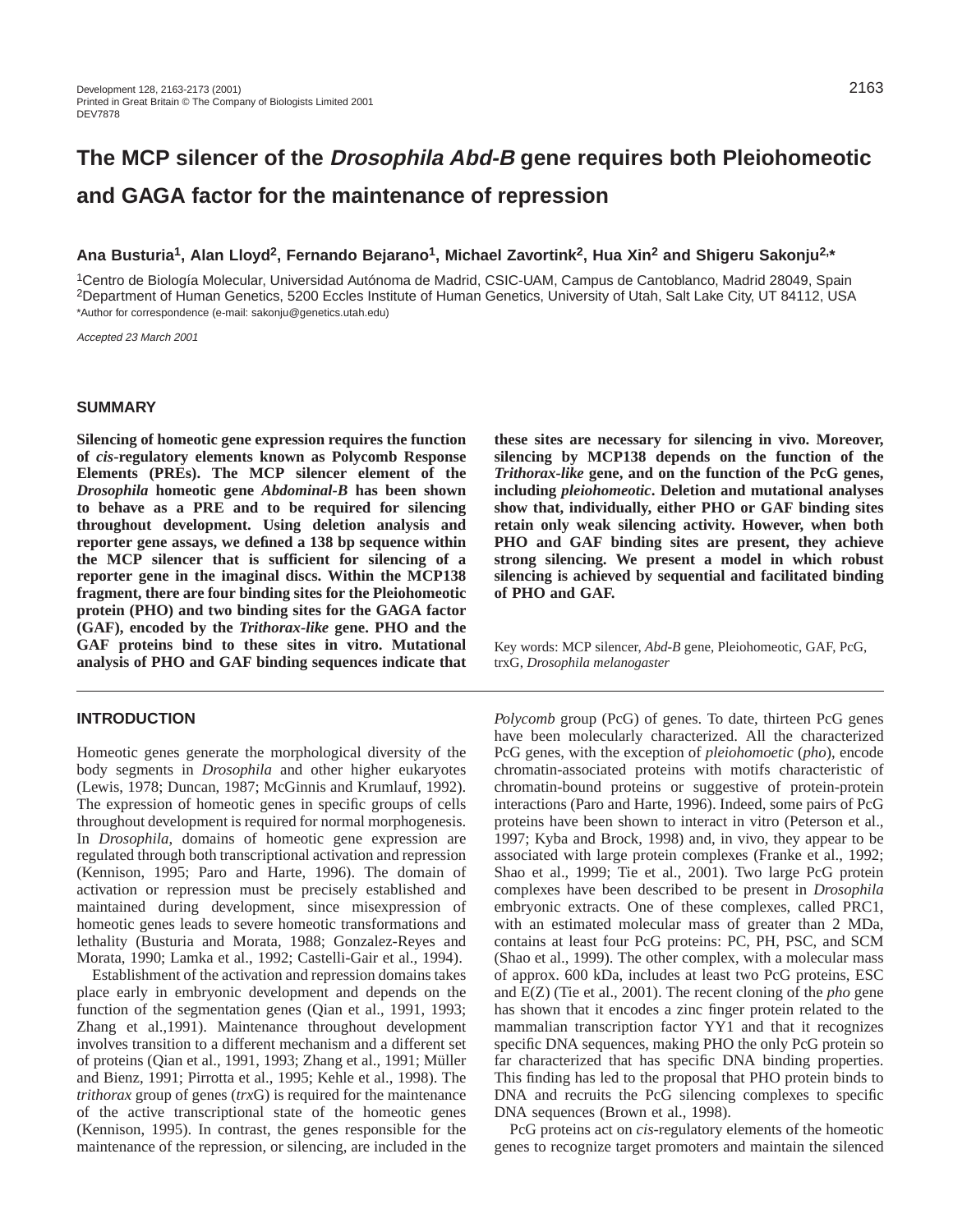state. These silencing elements are known as Polycomb Response Elements, or PREs (Chan et al., 1994). Several PREs from the bithorax complex (Müller and Bienz, 1991; Busturia and Bienz, 1993; Chiang et al., 1995; Hagstrom et al., 1997) as well as from other genes regulated by the PcG proteins (Fauvarque and Dura, 1993; Kassis, 1994, Gindhart and Kaufman, 1995) have been characterized. They are DNA segments of several hundred base pairs that, when fused to a reporter, are able to silence target promoters in cis (Pirrotta, 1997a; Pirrotta, 1997b; Pirrotta, 1998; Pirrotta, 1999). Moreover, they can mediate pairing-sensitive silencing. Identification of key sequences bound by proteins within the characterized PREs is under way. Recently, specific sequences recognized by PHO have been shown to play an essential role in the silencing activity of three PREs (Brown et al., 1998; Fritsch et al., 1999; Shimell et al., 2000). The same studies showed, however, that the PHO recognition sequences by themselves are not sufficient to serve as a PRE, suggesting the existence of additional protein(s) that bind PREs.

Here we describe a detailed analysis of the MCP element from the *iab-5* regulatory region of the *Abd-B* gene. This fragment corresponds to the genomic region deleted in *Mcp* mutant alleles, which cause *Abd-B* to be expressed outside its normal domain (Lewis, 1978; Celniker et al., 1989; Sanchez-Herrero, 1991; Karch et al., 1994). Using reporter gene assays, we have previously shown that the 822 bp MCP behaves like a silencer during proliferation of the imaginal discs and that it is required throughout development (Busturia et al., 1997). Additional properties of the MCP822 fragment are: (1) it silences a reporter gene when placed either upstream or downstream of the associated enhancer (Busturia et al., 1997), (2) it functions in both orientations (Busturia et al., 1997), (3) it behaves as a PRE since PcG functions are required for its silencing activity (Busturia et al., 1997), and (4) it is capable of participating in long-distance trans silencing (Muller et al., 1999). In this paper, we define the MCP silencer as a 138 bp minimal element based upon its ability to maintain silencing during imaginal discs development. Within the minimal MCP element, there are four PHO binding sites and two GAGA factor (GAF) binding sites. We show by mutational analyses that both PHO and GAF binding sites are required for the silencing activity of the MCP element in vivo. We also show that silencing of the minimal element is dependent on the functions of *pleiohomeotic* and the GAF-encoding gene *Trithorax-like*.

#### **MATERIALS AND METHODS**

#### **Fly strains, transformation and staining of discs**

The *Trithorax-like* mutations used in this study were *TrlR85* and *Trl13C* (Farkas et al., 1994). The PcG mutations include *Pc3* (Lewis, 1978),  $pho<sup>1</sup>$ ,  $pho<sup>b</sup>$  (Girton and Jeon, 1994) and *Psc<sup>h27</sup>* (Adler et al., 1991). *ciD-lacZ* (Orenic et al., 1990), *TM6B P[Ubi-GFP] Tb1*, *TM3 P[Act-GFP] Ser*, and *CyO P[Ubi-GFP]* chromosomes were used to select homozygous and double heterozygous larvae. The majority of fly strains were obtained from the Bloominton Stock Center.

Transgenic flies were produced as previously described (Bienz et al., 1988). With all MCP constructs, including MCP822, the expression of the reporter gene in approximately one quarter of the transformant lines is completely silenced throughout the body axis, presumably due to position effects (see Busturia et al., 1997). The total

number of transformant lines reported in Figs 1 and 3 excludes these lines. A line was classified as silenced if it showed background X-gal staining in less than 15% of the wing and haltere discs and if the derepressed patches were very small. Those classified as derepressed lines usually showed *lacZ* expression in nearly 100% of the wing and haltere discs examined. A line with less than complete penetrance of derepression was classified as derepressed if the penetrance was high and the derepressed patches were large. To assay for silencing of the reporter constructs in wing and haltere discs, larvae were grown continuously at 25°C in a humidity controlled chamber in uncrowded vials. X-gal staining of discs were done as previously described (Christen and Bienz, 1994).

#### **FLP-induced excision of the MCP element in the germ line**

To excise the MCP element with five mutated PHO sites (5MPHO), *cn1; P[>5MPHO>, ry+] ry42* females (>=FRT) were crossed to *w<sup>1118</sup> P[*β*2tub-FLP]; Sco P[*β*2tub-FLP]/S2 CyO cn bw* males (kindly provided by Kent Golic). F1 *Sco P[*β*2tub-FLP]/cn; P[>5MPHO>,*  $r_y + J r_y^{506/}$ + males were selected and crossed to *y*;  $cn^1$ ;  $ry^{506}$  females. In the following generation, non-Sco,  $ry^+$  flies were isolated and independent lines were established from single flies by crossing them to *y; cn1; ry506* flies. To distinguish lines carrying the *P[*∆*5MPHO, ry+]* chromosome, wing and haltere discs were assayed for *lacZ* expression. To identify lines from which 5MPHO had been excised, genomic DNA was prepared from each line and used to amplify a diagnostic fragment using a primer in the *Ubx* promoter and a reverse primer in the PBX enhancer fragment.

### **Transgene construction, in vitro mutagenesis and deletion analysis**

The PBX-MCP-*Ubx* promoter-*lacZ* reporter construct has been described previously (Busturia et al., 1997). This reporter is built upon the *ry+ Ubxpp-lacZ* transformation vector described by Müller and Bienz (Müller and Bienz, 1991). It carries 3.1 kb of the *Ubx* promoter sequence upstream of the start site (Saari and Bienz, 1987) and includes the *Ubx* transcribed sequence to the first 7 amino acids of the ORF, where it is fused to the *lacZ* sequence. The PBX element is the 5.2 kb PBXO1 fragment, also described previously (Castelli-Gair et al., 1992; Christen and Bienz, 1994; Busturia et al., 1997). In all constructs, the MCP822 element or its mutated or deleted versions are inserted between the PBX and the *Ubx* promoter fragments (Fig. 1A). The 822 bp MCP element is the *Sal*I-*Xba*I fragment located about 50 kb downstream of the *Abd-B* transcriptional unit (Zavortink and Sakonju, 1989), and corresponds to residues 1153 to 1976 of the sequence shown in Fig. 4A in the paper by Karch et al. (Karch et al., 1994). The MCP fragment used in our study lacks the *Xba*I site at residue 1878 and is also missing two bases present in the Karch sequence. The length of the *Sal*I-*Xba*I fragment is therefore 822 bp long, even though it is designated in our previous publication as MCP725 (Busturia et al., 1997). MCP fragments in many of our constructs are flanked by 34 bp FRT elements (Qian and Cox, 1995).

To alter consensus sequences for PHO or GAF binding sites, oligonucleotides carrying desired mutated sequences were used to amplify PCR products. Oligonucleotide sequences and the protocol used to construct mutant MCP reporters are available upon request. The mutated sequences are shown in Fig. 5. MCP deletion constructs were generated by amplifying desired segments using appropriate primers. Every mutant construct was sequenced to verify that the intended mutant sequences had been introduced and other PCRinduced mutations did not exist.

#### **Electrophoretic mobility shift assays**

PHO protein was synthesized in vitro in TNT coupled transcription/translation reticulocyte lysate (Promega) from a T7 promoter-PHO cDNA template (PHO2-520 pT7 of Fritsch et al., 1999; kindly provided by J. Müller). In the binding assay, 25 fmole of a radioactively labeled oligonucleotide pair was mixed with 2 µl of the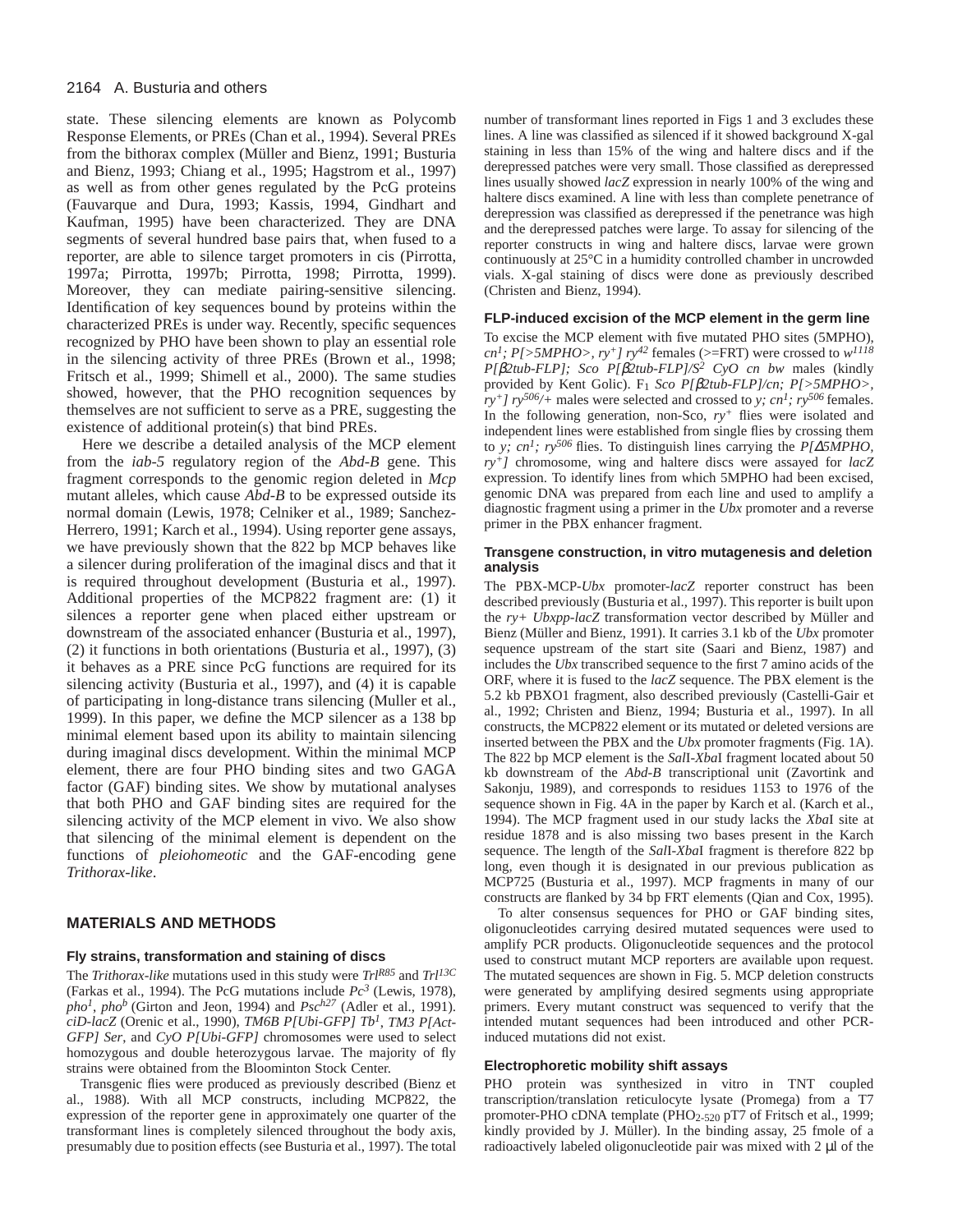in vitro translation lysate in 20 µl of 20 mM Hepes (pH 7.6), 4% Ficoll 400, 5 mM MgCl2, 40 mM NaCl, 0.1 mM EDTA, 0.5 mM DTT, 50 µM ZnCl2 and 200 µg/ml poly dI/poly dC (Pharmacia). After 30 minutes on ice, the binding reaction was immediately loaded on a prerun 4% polyacrylamide gel (1×TBE running buffer) and electrophoresed for 2.5 hours at 12 V/cm at 4°C. X-ray film exposures were typically for 4 to 16 hours. In competition experiments, a  $100 \times$ molar excess of non-radioactive competitor DNA was mixed with the radioactive DNA fragment before addition of translation lysate. As the non-specific competitor control, an oligonucleotide containing the ADF1 transcription factor binding site (GCATCCGTCGACGT-CGACTGCACTCGCCCC) was used. To demonstrate that mobility shift is due to PHO binding to the PHO consensus sequence, ATGGC on the tested oligos was changed to CGTGC (see Fig. 7), and the mutated oligos were used in the binding reaction as unlabeled excess competitor (e.g. see Fig. 1C).

For the purpose of synthesizing GAF in vitro, the GAF ORF encoding a 519 amino acid polypeptide was amplified from the GAF cDNA cloned in pCK vector (Soeller et al., 1993; kindly provided by T. Kornberg) and blunt-end ligated into Bluescript. GAF protein was synthesized in vitro from the T7 promoter using the coupled transcription/translation reticulocyte lysate as described above. The binding assay and competition experiments were similar to that described above except that it was done in 10 mM Tris pH 7.5, 50 mM KCl, 1 mM DTT, 10 µg/µl BSA, 5% glycerol, 100 µg/ml poly dI:dC (Pharmacia).

To prepare embryonic nuclear extract, Canton-S embryos were collected overnight (0-20 hours) and processed according to the protocol described by Franke et al. (Franke et al., 1992). Total protein concentration in nuclear extracts was 8.5-9.5 mg/ml. For EMSAs, 1- 3 µl of nuclear extract was used in the binding reaction that was identical to that described above for PHO binding assays, except that ZnCl2 was not added.

#### **Effects of PcG mutations and testing genetic interactions**

When examining the effect of a single mutation, the mutant chromosome usually came from females and the reporter-carrying chromosome from males. In all experiments, balancer chromosomes were marked with larval markers (GFP, *Tb*, or *Ci-lacZ*) so that

### Homeotic gene silencing requires PHO and GAF 2165

appropriate genotypes could be identified unambiguously. A chromosome carrying both *TrlR85* and the *P[MCP822, T8]* reporter was used for genetic interaction studies. In these tests, *TrlR85 P[T8]/TM6, GFP Tb* females were crossed to PcG mutant males (*phob/Ci-lacZ* or *Psch27/CyO, GFP*). For each experiment, wing and haltere discs from wild-type siblings were isolated and stained as controls. The numbers reported in Table 1 are compilations from at least two separate experiments for each genotype. The number of wing discs examined ranged from 61 to 590, but for most genotypes 100 to 300 discs were examined.

To study the genetic interactions between PcG genes and *Trl* using adult homeotic mutant phenotypes (Table 2), *TrlR85/TM3, Ser* females were crossed to *Pc3/TM3, Sb* or *pho1/CiD* males and the percentage of F1 double heterozygous males showing extra sex combs in either the second or third leg, or double heterozygous females with antenna to leg transformation, was determined. The number of flies examined ranged from 50 to 187. Homeotic transformations observed in these interaction studies appear to be sensitive to crowding conditions, and therefore care was taken to avoid this.

To examine the expression of the endogenous *Ubx* gene in the wing discs, *Pc<sup>3</sup>/TM6 Tb* and *Trl<sup>R85</sup>/TM3,GFP* flies were selected from the corresponding stocks. For the double heterozygote analysis, *Pc3/ TrlR85* larvae were selected from the cross between *Pc3/TM6 Tb* males and *TrlR85/TM3,GFP* females. Imaginal discs were dissected, stained with the FP.3.38 monoclonal anti-UBX antibody (kindly provided by Rob White; White and Wilcox, 1984), and analyzed with a Biorad Radiance 2000 confocal microscope.

## **RESULTS**

### **Pleiohomeotic binding is necessary but not sufficient for MCP silencing activity**

PHO binding sites have been shown to be required for silencing activity of three previously characterized PREs (Brown et al., 1998; Fritsch et al., 1999; Shimell et al., 2000). Within the 822 bp MCP (Busturia et al., 1997), there are five PHO consensus binding sequences (ATGGC; Fritsch et al., 1999). One is

**Fig. 1.** Pleiohomeotic binding sites are required but not sufficient for MCP silencing function. (A) The basic structure of the reporter construct used to assay the silencing activity of MCP fragments (not drawn to scale). The MCP element was replaced with mutant or deletion fragments discussed in the text. (B) Diagram of the MCP fragments. The top line shows the wild-type MCP822 element which is a *Sal*I-*Xba*I fragment. The numbers represent nucleotide residues corresponding to those indicated in Fig. 7. Open



circles denote locations of the putative PHO binding sites. 5MPHO, 4MPHO, PHO62 and PHO604 contain mutations of PHO binding consensus sequence at sites indicated by X. MCP1 is a fragment containing sequences between nucleotides 573 and 675. In the adjacent table, the '# lines' column shows the total number of independent transformant lines carrying the constructs and examined for *lacZ* expression in the wing and haltere discs; the 'silenced' column indicates the number of lines in which expression of *lacZ* is silenced in the wing disc (ps4 and ps5) and in the anterior compartment of the haltere disc (ps5) (Fig. 2A); the 'derepressed' column indicates the number of lines in which *lacZ* is derepressed in the wing or haltere discs. (C) In vitro binding of PHO protein to the putative PHO604 binding site in MCP. Radioactively labeled oligonucleotide PHO604 (Fig. 7) was incubated with in vitro-synthesized PHO protein (Materials and Methods). Arrow indicates the PHO-oligo complexes. Unlabeled competitors were PHO604, ADF (non-specific sequence control) and MPHO604 (PHO604 site mutated; see Fig. 7).

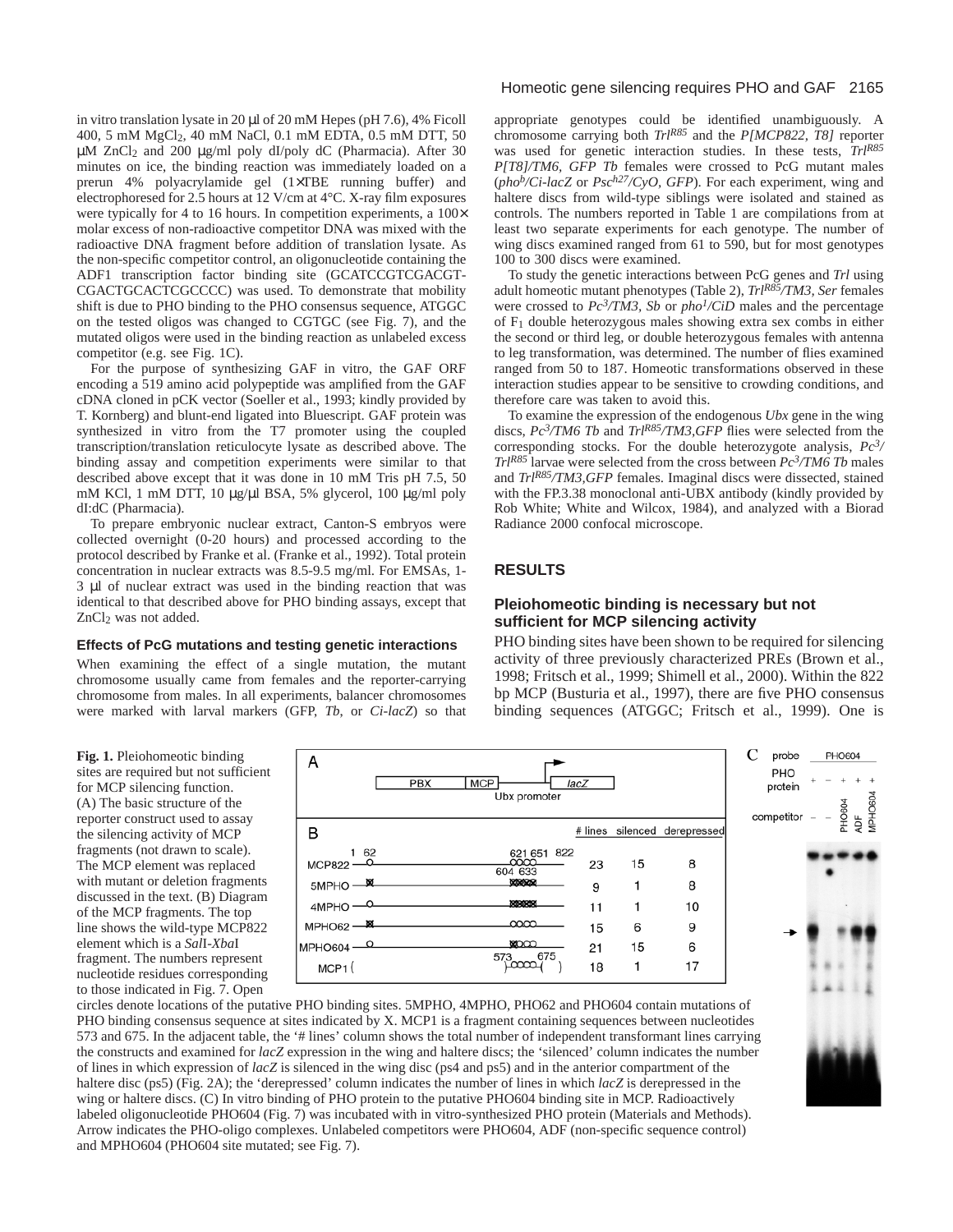located at residue 62 while four other sites are clustered between residues 604 and 651 (Fig. 1 and see Fig. 7). To determine if these consensus sites represent bona fide PHO binding sites, we synthesized five oligonucleotides containing the potential binding sites (PHO62, 604, 621, 633, and 651; see Fig. 7) and tested them in electrophoretic mobility shift assays (EMSAs) using in vitro-synthesized PHO protein (see Materials and Methods). Fig. 1C shows an example of such



assays using oligo PHO604. The shifted band (arrow) is competed by unlabeled PHO604 but not by nonspecific oligo (ADF), nor by MPHO604 in which the PHO binding site has been mutated from ATGGC to CGTGC. Similar results were obtained with oligos PHO62, PHO621 and PHO651, but not with oligo PHO633 (data not shown). These in vitro results indicate that four of the five ATGGC sites within MCP are bona fide binding sites for PHO protein.

To test if the PHO binding sites are required for silencing activity in vivo, we mutated the PHO consensus sequences from ATGGC to CGTGC, which eliminates binding as seen above, and tested the mutated silencers in an in vivo reporter assay (Müller and Bienz, 1991; Busturia et al., 1997). This assay utilizes a transgene comprising the PBX enhancer and the proximal *Ubx* promoter fused to the *lacZ* reporter gene (Fig. 1A, see Materials and Methods). In embryos, the PBX element activates the *Ubx* promoter in parasegment (ps) 6 and more posterior segments, while repressing the *lacZ* expression in ps5 and more anterior segments. However, this repression is not maintained during larval development, leading to derepression of the *Ubx* promoter in wing discs (ps4 and 5) and the anterior compartment of haltere discs (ps5). In contrast, when the MCP silencer is fused to the PBX-*Ubx* promoter-*lacZ* construct, repression in ps5 and more anterior segments is maintained throughout development (Busturia et al., 1997). Thus, this reporter transgene provides a system to assay the ability of silencers to maintain silencing established early in a spatially specific manner.

Figs 1 and 2 show the results of the experiments in which the activity of the mutated MCP fragments were assayed in vivo. Mutating four or five PHO binding sites (4MPHO or 5MPHO constructs) resulted in derepression of the *Ubx* promoter in the wing discs of almost all transformed lines. Within each derepressed line, penetrance of derepression was nearly 100%, with only a few lines showing a mixture of silenced and derepressed *lacZ* expression in the wing discs. The degree of derepression, or expressivity, varied from line to line. Some lines showed only small patches of derepression, while in others almost entire wing discs expressed *lacZ* (e.g. compare Fig. 2B and D). We presume some of this variability results from position effects. However, the presence of weakly derepressed lines suggest that PHO binding site mutations do not remove the entire silencing activity of MCP822. We conclude that PHO binding sites are required for full silencing activity by MCP, but silencing could be mediated by sequences other than PHO binding sites (see below).

To test if all five PHO binding sites are required for silencing

**Fig. 2.** Reporter gene expression patterns in the wing and haltere imaginal discs. (A) MCP822 construct containing the wild-type element. *lacZ* expression is correctly maintained: it is expressed in the posterior compartment of the haltere disc (ps6) but is silenced in the wing disc (ps4 and ps5) and in the anterior compartment of the haltere disc (ps5). (B) 5MPHO construct in which all the putative PHO binding sites are mutated. The expression of transformant line T4 is shown. *lacZ* is strongly derepressed in the wing and haltere discs**.** (C) MCP1 construct carrying the fragment from residues 573 to 675. *lacZ* is derepressed in the wing and haltere discs. (D) 5MPHO line T8, in which *lacZ* is weakly derepressed. (E) ∆5MPHO: a derivative line of 5MPHO line T8 from which 5MPHO had been excised. Expression is strongly derepressed in wing and haltere discs.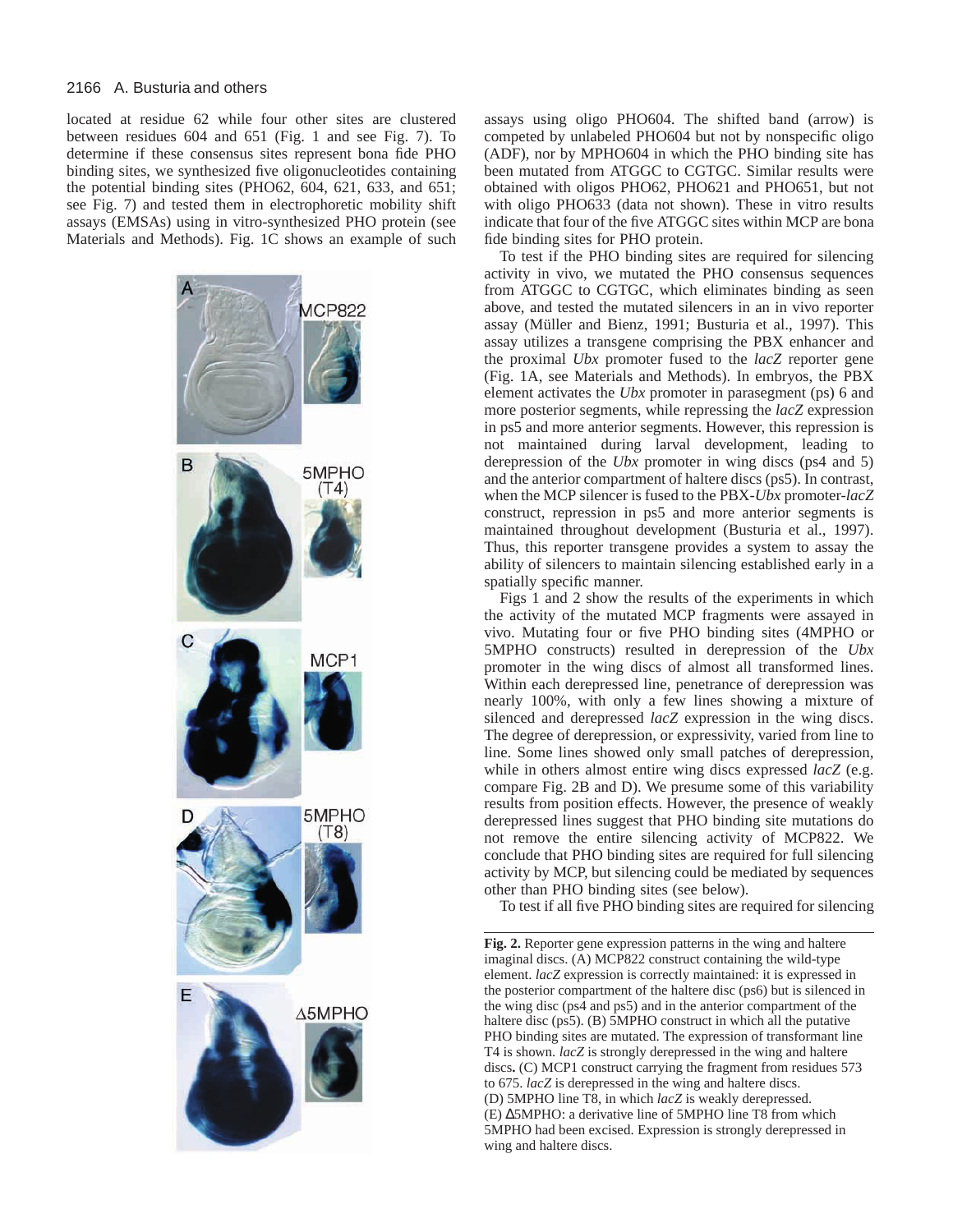**Fig. 3.** Deletion analysis of MCP. Top line shows a diagram of the wild-type MCP element, with the location of the five PHO consensus sites (circles) and the two putative GAF binding sites (squares) indicated. The deletion constructs MCP12, MCP14, MCP1, MCP2 and MCP7 are shown. The deleted portions are denoted by parentheses and the extent of the deletions are indicated by the nucleotide numbers. MCP7\* has mutations in the two putative GAF binding sites, indicated by Xs. In the adjacent table, three columns are shown: '# lines' are the total number of independent transformant lines examined for *lacZ* expression; 'silenced' is the number of lines in which silencing is correctly

|                      |     |                                   | # lines |          | silenced derepressed |
|----------------------|-----|-----------------------------------|---------|----------|----------------------|
| 62<br><b>MCP822</b>  |     | 548 558 621 651<br>822<br>604 633 | 23      | 15       | 8                    |
| <b>MCP 12</b>        | 273 |                                   | 18      |          | 17                   |
| MCP 14 (             | 254 | 731                               | 11      | 7        | $\overline{4}$       |
| MCP 1                |     | 573,<br>$\sim 675$                | 18      |          | 17                   |
| MCP 2(               |     | 573                               | 9       | $\Omega$ | 9                    |
| $MCP$ 7 $($          |     | 538<br>675                        | 21      | 15       | 6                    |
| $MCP 7$ <sup>*</sup> |     | 538<br>675                        | 17      | 3        | 14                   |

maintained in the wing disc and the anterior compartment of the haltere disc; 'derepressed' is the number of lines in which *lacZ* is derepressed in the wing or haltere discs.

activity we made two constructs, one with the PHO site at residue 62 mutated (PHO62) and another with one of the clustered PHO binding sites mutated (PHO604). These single mutation constructs were capable of maintaining silencing, although in one case (PHO62) with a reduced efficiency (Fig. 1B). It appears therefore that four PHO binding sites are sufficient in the context of the full 822 bp MCP fragment. We then tested the 103 bp fragment between residues 573 and 675, which contains four PHO binding sites, for its ability to maintain silencing. We find that this fragment (MCP1) is not sufficient to maintain silencing (Figs 1B and 2C). The observed expressivity of derepression indicates that little residual silencing activity remains in the MCP1 fragment. Therefore, the PHO binding sites are necessary but the presence of four PHO binding sites is not sufficient for the MCP silencer function.

## **Sequences other than PHO binding sites can independently maintain silencing**

The presence of low expressivity lines among transformants carrying constructs with PHO binding sites mutated suggested that sequences other than PHO binding sites may contribute to silencing. To distinguish between residual silencing activity in 5MPHO and contributions from position effects, we compared the silencing activity of a 5MPHO insertion line with that of its derivative line (∆5MPHO) from which 5MPHO had been excised. If the 5MPHO line contained silencing activity, then it should silence more effectively than its derivative ∆5MPHO line. Since both are inserted at the same genomic location, the difference can be attributed to the MCP sequences outside of the PHO consensus binding sites. To construct ∆5MPHO lines, we started with relatively weakly derepressed 5MPHO lines. Since the 5MPHO sequences were flanked with FRTs, we excised them by passaging through male germ cells that expressed FLP recombinase (see Materials and Methods). Fig. 2 shows the results from one of the lines studied. Compared to its parental 5MPHO line (Fig. 2D), the derivative ∆5MPHO line (Fig. 2E) shows a greater degree of derepression in the wing discs. ∆5MPHO lines derived from two other 5MPHO lines also showed an increased derepression of the reporter in the wing discs (data not shown). These results indicate that there are sequences distinct from PHO binding sites in MCP that can mediate silencing.

# **Deletion analysis of the MCP element to localize sequences required for silencing**

To identify sequences other than PHO binding sites that contribute to silencing activity of the MCP element, we generated a number of deletion constructs and tested their silencing activity in the reporter assay. The constructs we generated and the results of in vivo functional tests are shown in Fig. 3. Deletions of MCP from the proximal (left) end up to residue 538 (constructs MCP14 and MCP7), did not significantly alter silencing activity. However, deleting MCP to residue 573 (constructs MCP1 and MCP2) eliminated its silencing activity (see Fig. 2C for *lacZ* expression in the imaginal discs). MCP2 retains the MCP sequence between residues 675 and 822 that is absent from MCP1. Since neither construct retains silencing activity, a key sequence for silencing must be located proximal to the cluster of PHO binding sites. This loss of silencing is not simply due to lack of the PHO site at residue 62 since a number of constructs that lack this PHO site (PHO62, MCP14, MCP7) were able to silence effectively. Rather, comparison of MCP7 and MCP1 indicates that the sequence required for silencing is located between residues 538 and 573. From the distal end, MCP can be deleted to residue 675 without significantly reducing the silencing activity (MCP14, MCP7); however, as expected, deleting to residue 273 (MCP12) eliminated its silencing activity. This deletion analysis indicates that the minimal MCP construct that retains robust silencing activity is the 138 bp (MCP7) fragment that spans from residues 538 to 675.

To test whether the minimal MCP construct is functioning as a PRE, we examined two MCP7 transformant lines, P[T3]

**Table 1. Silencing activity of MCP in PcG mutants**

|                                      | Derepression of $lacZ$ in wing discs $(\%)$ |               |               |  |
|--------------------------------------|---------------------------------------------|---------------|---------------|--|
| Genotype                             | <b>MCP822</b><br>P[T8]                      | MCP7<br>P[T3] | MCP7<br>P[T9] |  |
| $+/+$                                | 13                                          | 5             | 10            |  |
| $Pc^3/+$                             | 100                                         | 85            | 88            |  |
| $Trl^{R85/+}$                        | 17                                          | 37            | 46            |  |
| $pho^{1/+}$                          | 60                                          | 64            | 58            |  |
| $pho^{b/+}$                          | 50                                          |               |               |  |
| $Trl^{R85}/+;pho^{b}/+$              | 46                                          |               |               |  |
| $P_{SC}h27/+$                        | 30                                          |               |               |  |
| $Psc^{h27}/+$ :Trl <sup>R85</sup> /+ | 35                                          |               |               |  |
| -, not determined.                   |                                             |               |               |  |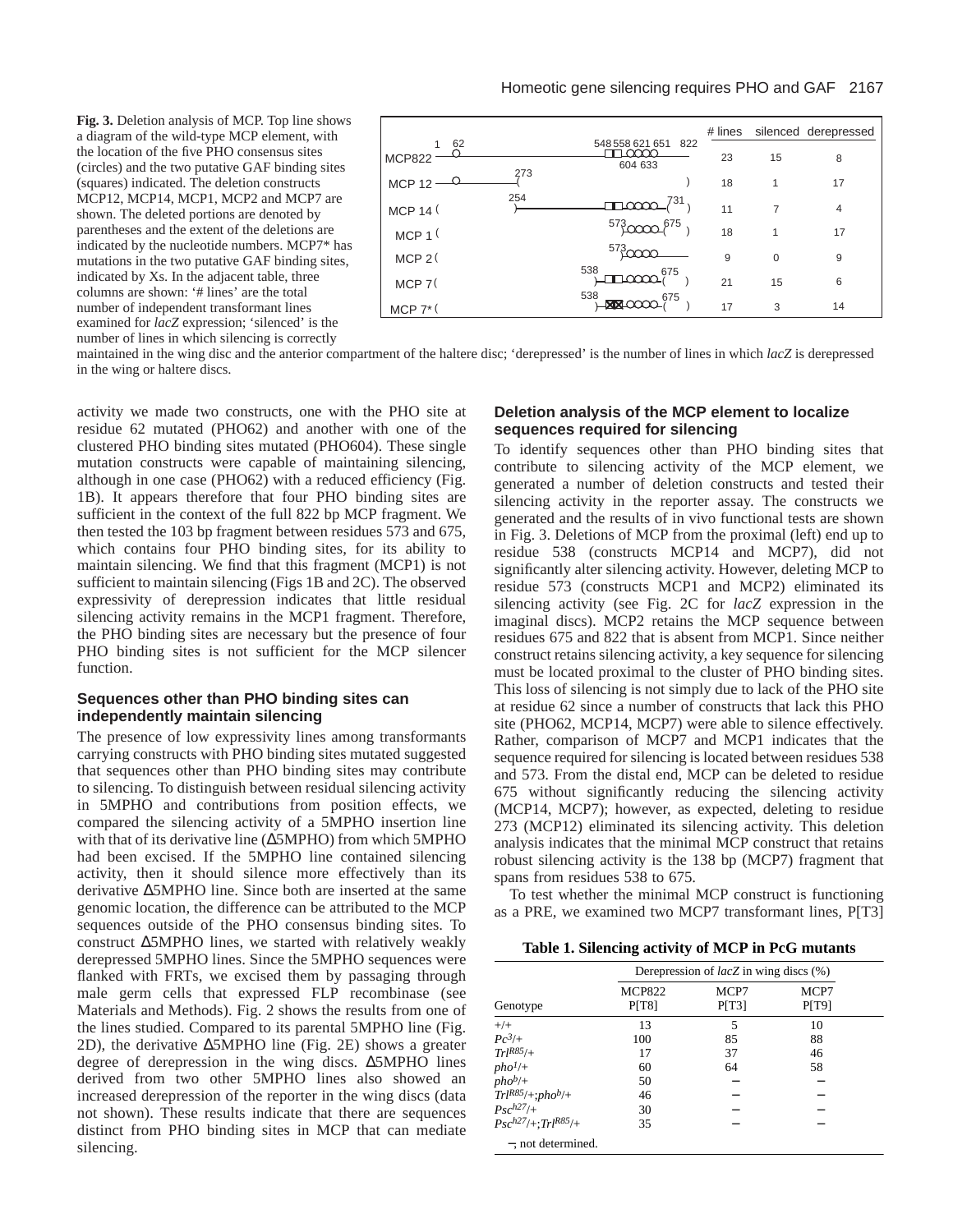

**Fig. 4.** Electrophoretic mobility shift assays. Top panel shows the sequences of the oligonucleotides 37/38 and the competitors 37/38 A, B and C used in the assay. The oligo 37/38 contains sequences between residues 543 and 581 including the two putative GAGA binding sites (underlined) at positions 548 and 558 (Fig. 7). The competitor sequences are identical to oligo 37/38 except for the residues replaced with Ts. The lower panel shows the results from EMSA when radioactively labeled 37/38 oligonucleotide was used as probe and incubated with embryonic nuclear extracts in the absence or in the presence of unlabeled competitors (Materials and Methods). Lane 1: oligo 37/38 forms three shifted bands (arrows) in the absence of competitors. Lane 2: 37/38 competitor. The three bands are competed. Lane 3: ADF competitor (non-specific sequence). No competition is observed. Lane 4: oligo 37/38 A as a competitor. The bottom two bands (connected arrows) are competed. Lane 5: 37/38 B competitor. The top band (arrow) is competed. Lane 6: 37/38 C competitor. All three bands are competed. Summary: the top band is competed by sequences included in the left third of the 37/38 oligo and the bottom two bands are competed by sequences in the middle third of the 37/38 oligo. No protein binds to the right third of the oligo 37/38. The results are schematically shown in Fig. 7.

and P[T9], in animals heterozygous for PcG mutations. These inserts show background derepression of the *lacZ* reporter in 5% and 10%, respectively, of the wing discs from wild-type larvae. In contrast, P[T3] and P[T9] reporters in heterozygous *Pc3* larvae were derepressed in 85% and 88%, respectively, of the wing discs (Table 1). Similarly, P[T3] and P[T9] reporters in *pho1* heterozygous larvae showed *lacZ* derepression in 64% and 58%, respectively, of the wing discs (Table 1). These results confirm that the minimal MCP138 element contains sequences that recruit PcG silencing complexes.

### **Assaying DNA binding activities within the minimal MCP silencer element**

To identify the essential sequences located outside the PHO



**Fig. 5.** Binding of in vitro synthesized GAF to two putative GAGA binding sites at MCP residues 548 and 558. Lanes 1-5: EMSA performed in the absence of competitor. Oligonucleotide 55/56 contains the sequence between residues 533 and 572 that includes the putative GAGAG548 and GAGA558 binding sites (Fig. 7). Oligo 55/56M1 has the GAGA548 site mutated, oligo 55/56M2 has the GAGA558 site mutated, and oligo 55/56M3 has mutations in both sites. Radioactively labeled oligonucleotide 55/56 (lane 2) or one of the mutated versions (lanes 3-5) was incubated with in vitrosynthesized GAF factor and run on a 5% acrylamide gel (Materials and Methods). Two shifted bands (arrows) are present when incubated with GAF (lane 2) but not without (lane 1). The two shifted bands presumably correspond to protein-DNA complexes formed by the full-length and a shorter GAF polypeptides synthesized in our in vitro translation system (data not shown). Lanes 6-10: EMSA in the presence of competitors. The binding is competed by excess, unlabeled oligo 55/56 (lane 6) but not by nonspecific competitor oligo (lane 10). Lanes 7-9 are competition experiments in which oligo 55/56 was labeled and the mutated oligos were used as excess, unlabeled competitors. The shifted band using 55/56M1 (lane 3) is faint. However, we believe this to be a true shift rather than due to spillover from adjacent lanes, as lane 7 shows shows that oligo 55/56M1 can compete for GAF binding.

cluster region, we synthesized two pairs of oligonucleotides, 37/38 and 39/40, covering the sequences between residues 543 and 607 and tested them in EMSAs using *Drosophila* embryonic extracts (see Fig. 7 for location of oligos). With oligo 37/38, three shifted bands were observed (Fig. 4, lane 1, arrows). To localize the region of the oligo responsible for the shift, we replaced three subregions of the oligo with runs of T residues (Fig. 4 top) and used them as unlabeled competitors in the bandshift assay. The top shifted band (arrow) is competed away by oligos 37/38B and 37/38C (Fig. 4, lanes 5 and 6). This indicates that the recognition sequence for the protein(s) bound in the top band is in the left third of the oligo. The lower pair of bands (connected arrows) are competed away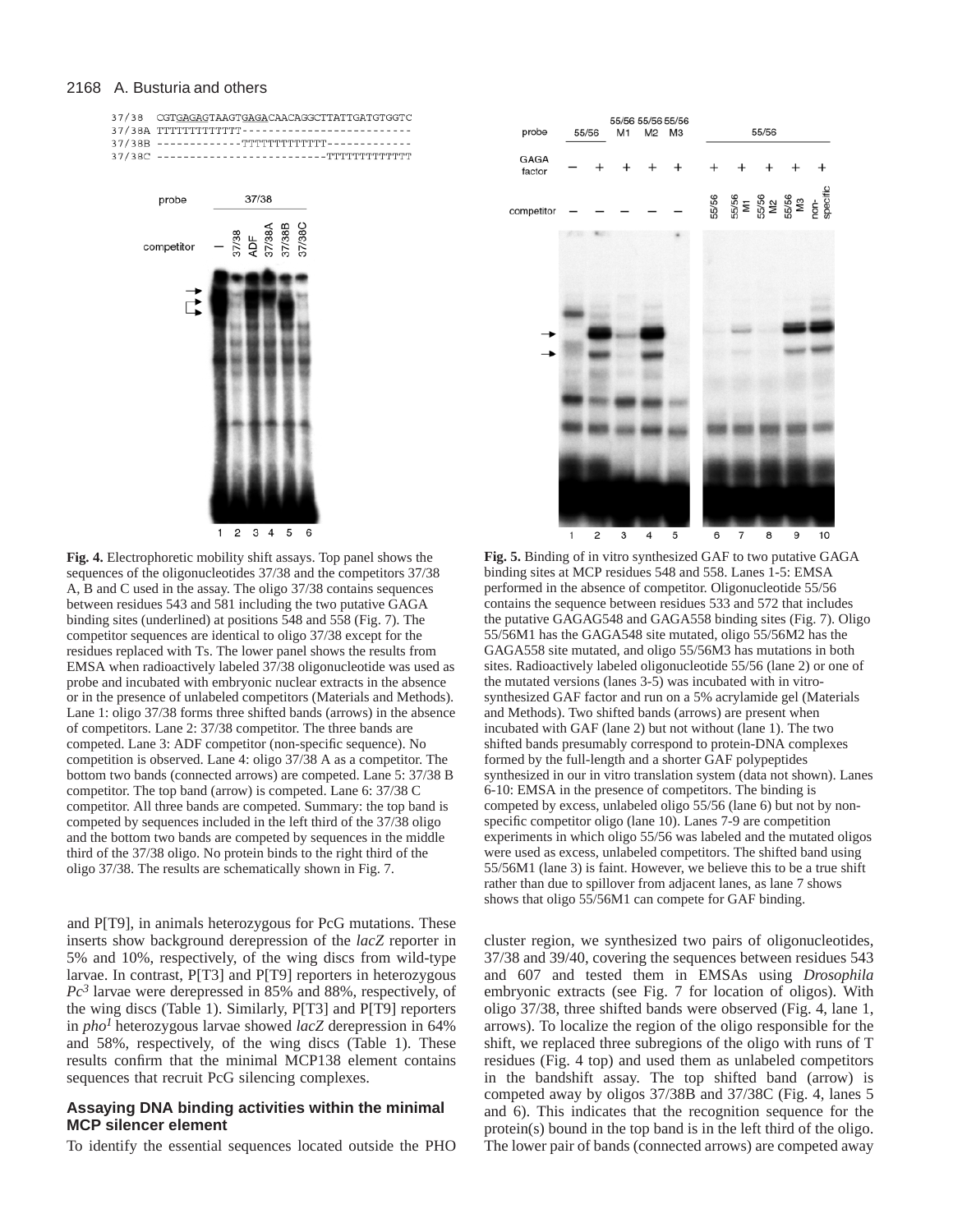## Homeotic gene silencing requires PHO and GAF 2169



CGTGCTAGTAAGTGCTACAA

**Fig. 6.** GAGA binding sites are required for the maintenance of silencing. (A) Pattern of *lacZ* expression in the wing and haltere imaginal discs from larvae containing the MCP7 construct (138 bp MCP minimal sequence that includes the GAGA binding sites, Fig. 3). *lacZ* is silenced in the wing disc (ps4 and ps5) and in the anterior compartment of the haltere disc (ps5), but it is expressed in the posterior compartment of the haltere disc (ps6). (B) MCP7\* construct (138 bp MCP minimal sequence with GAGA binding sites mutated as shown). Both the wing and haltere discs show strong derepression of *lacZ*.

by oligos 37/38A and 37/38C (Fig. 4, lanes 4 and 6). This indicates that the middle third of the oligo contains the recognition sequence for the protein(s) bound in the lower two bands. Taken together, this analysis suggests that a protein(s) is bound to the left third, and a different protein is bound to the middle third of the oligo, while no protein is bound to the

| Table 2. Interaction of Trl with PcG genes |  |  |
|--------------------------------------------|--|--|
|--------------------------------------------|--|--|

| Genotype                                                   | Expression of Ubx<br>in wing discs<br>(%) | Extra<br>sex combs<br>(%) | Antenna<br>to leg<br>(% ) |
|------------------------------------------------------------|-------------------------------------------|---------------------------|---------------------------|
| $^{+/+}$                                                   |                                           |                           |                           |
| $Pc^3/+$                                                   | 97                                        |                           |                           |
| $Trl^{R85/}$                                               |                                           |                           |                           |
|                                                            |                                           |                           |                           |
| pho <sup>1</sup> /+<br>Trl <sup>R85</sup> /Pc <sup>3</sup> | 95                                        | 45                        | 25                        |
| $Trl^{R85}/+;pho1/+$                                       |                                           |                           |                           |

right third. Using a similar logic with overlapping oligos, we determined that a protein binds to a sequence around residues 582-592. Oligo 39/40 band-shifts in EMSA using an embryonic extract that lacks PHO activity, but the overlapping oligo PHO604 does not (data not shown). These analyses suggest that, in addition to PHO proteins, at least three more proteins bind to the 138 bp minimal MCP element. The proposed protein interaction regions are indicated in Fig. 7.

## **GAGA binding sites are required for MCP silencing activity**

Within the two subregions of oligo pair 37/38 exhibiting protein binding activity there are two potential recognition sequences for GAGA factor (GAF), GAGAG and GAGA at residues 548 and 558, respectively (Fig. 7). Most GAF binding sites are composed of longer GA repeats, but as little as three bases (GAG) has been recognized by GAF in vitro (Wilkins and Lis, 1998). To determine if putative GAGA binding sites at residue 548 and 558 are bona fide GAGA binding sites, we tested the ability of in vitro-synthesized GAF to bind to the oligonucleotide 55/56 containing sequence between residues 533 and 572 (Fig. 7). Oligo 55/56 is shifted when incubated with in vitro-synthesized GAF (Fig. 5, lane 2). The two shifted bands (arrows) are likely to correspond to complexes of a fulllength GAF and a partial GAF that are synthesized in our in vitro translation system (data not shown). The shifted bands are competed by excess unlabelled competitors with the same sequence as the labeled oligo (lane 6) but not by an unrelated

**Fig. 7.** The minimal MCP silencer element. The sequence of the 138 bp minimal MCP silencer element is shown. Putative GAGA and PHO binding sites are boxed. Above the sequence, grey ovals show the approximate locations of protein binding sites deduced from DNA binding studies using embryonic nuclear extracts and in vitro-synthesized proteins. The protein in nuclear extracts that interacts with sequences near GAGA558 is unlikely to be GAF since the binding is not competed by the strong GAGA binding sequence at GAGA548 (see text and Fig. 4). Below the sequence, the extent of the oligonucleotides and the mutated residues are indicated.

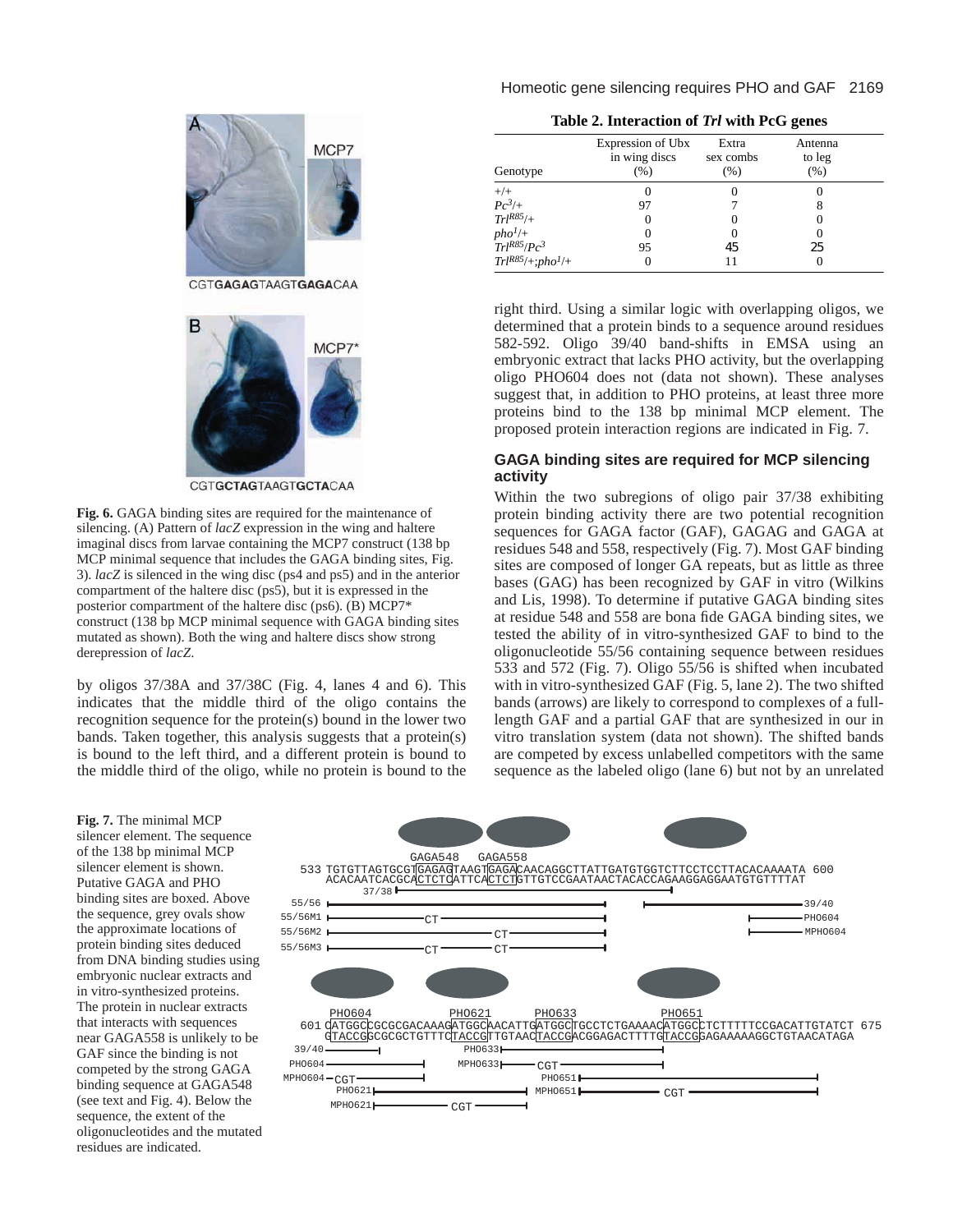sequence oligo (lane 10). To determine if both the GAGAG548 and GAGA558 sites can bind GAF, we synthesized oligos with mutations in the putative GAF binding sequence at either 548 or 558 (55/56M1 or M2 in Fig. 7), and tested them in the EMSA using in vitro-synthesized GAF. A small amount of labeled oligo 55/56M1, carrying a mutation at GAGAG548, still shifts (Fig. 5, lane 3), suggesting that GAGA558 weakly binds GAF. When GAGA558 is mutated (55/56 M2), mobility shift is robust (Fig. 5, lane 4), suggesting a preferential binding of GAF to the GAGAG548 site. An oligonucleotide with both GAGAG548 and GAGA558 mutated (55/56 M3) does not bind GAF (lane 5). Results consistent with this were obtained in separate experiments in which the mutated oligos were used as unlabelled competitors. The 55/56M1 oligo moderately competes (lane 7) while the 55/56M2 oligo does so strongly (lane 8), but the 55/56M3 oligo with both GAGA sites mutated competes as poorly as the nonspecific competitor (lane 9). These results indicate that both of the potential GAGA binding sites can be recognized by GAF, but that the GAGAG548 site does so much more strongly than the GAGA558 site.

To test the requirement for GAF binding sites in the minimal MCP element (MCP7) in vivo, we mutated both GAGA binding sequences (mutated sequences are shown in Fig. 6) and tested the ability of the mutant construct (MCP7\*) to maintain silencing. We find that, unlike the parental MCP7 construct, this mutant construct MCP7\* is unable to maintain silencing in most transformed lines (Fig. 3). In these derepressed lines, the *lacZ* reporter was expressed in nearly the entire wing and haltere discs (Fig. 6). Therefore, in the context of MCP7, GAF binding sites appear to be absolutely required for silencing. Stated another way, this result indicates that PHO binding sites by themselves possess little silencing activity. The same conclusion can be extended to the two other proteins that bind to the MCP7 (Fig. 7). We have not directly tested their participation in silencing, but we can at least conclude that they do not have any silencing function on their own.

# **Genetic evidence that GAF is required for silencing by MCP**

To determine whether GAF is involved in silencing *in vivo*, we examined MCP-mediated silencing in flies mutated for the GAF encoding gene, *Trithorax-like* (Farkas et al., 1994). Animals homozygous for the putative null allele *TrlR85* (Farka et al., 1994) die before wing imaginal discs develop. Therefore, we examined the expression of MCP reporter constructs in heterozygous animals. We examined silencing of three reporter constructs in *Trl* mutant animals: the 822 bp MCP P[T8] line and two independent lines carrying the 138 bp MCP7 element, P[T3] and P[T9]. When compared to their wild-type sibling controls, *TrlR85* heterozygous animals carrying MCP822 showed a modest but reproducible increase in the percentage of wing discs expressing *lacZ* (Table 1). The effect of *TrlR85* mutation is more pronounced in MCP7 lines. In *TrlR85* heterozygous larvae, the P[T3] and P[9] lines showed derepression in 37% and 46%, respectively (Table 1). The greater effects of the *TrlR85* mutation on MCP7 inserts presumably reflect a greater dependence of the minimal element on GAF. These results indicate that *Trl* function is required for silencing by the MCP element. Combined with the result that GAGA consensus sequence is required in vivo, the genetic results strongly suggest that GAF binds to the MCP element and contributes to the maintenance of silencing.

## **Interactions of Trl and PcG genes**

*Trl* is usually considered to be a member of the trxG genes (Paro and Harte 1996). If GAF is required for silencing, however, *Trl* mutations might be expected to enhance the phenotypes caused by PcG mutations. Strutt et al. (Strutt et al., 1997) have noted that male flies doubly heterozygous for *Pc* and *Trl* mutant alleles show an increased appearance of extra sex combs. In contrast, Kehle et al. (Kehle et al., 1998) did not detect genetic interaction between *Pc* and *Trl* mutations. To determine if *Pc* and *Trl* genetically interact, we measured the penetrance of homeotic transformations in doubly heterozygous animals (Table 2). In *Pc3/TrlR85* double heterozygotes, 45% of males show the extra sex combs phenotype (on either the second, third or both legs). Moreover, 25% of the females show the antenna-to-leg transformation phenotype associated with the PcG mutations. These frequencies are significant increases in penetrance since only 7% of *Pc3/+* and no *TrlR85/+* males show the extra sex combs phenotype, and 8% of *Pc3/+* and no *TrlR85/+* females show the antenna-to-leg transformation. Similar results were obtained with another mutant allele of *Trl*, *Trl*<sup>13C</sup> (data not shown). We have also examined genetic interactions between *pho* and *Trl* alleles (Table 2). In these experiments, 11% of *TrlR85/+;*  $pho<sup>1</sup>/+$  males show the extra sex comb phenotype. This is a modest but still significant interaction as neither *pho1/+* nor *TrlR85/+* males show extra sex combs. These results indicate *Trl* and PcG genes interact to silence homeotic genes. It is not clear why Kehle et al. (Kehle et al., 1998) did not observe genetic interactions. We note, however, that Kehle et al. used different alleles from those used by us or by Strutt et al. and measured expressivity, rather than penetrance, of the extra sex comb phenotype.

We have also tested if *Trl* and PcG genes interact to silence the endogenous *Ubx* gene and MCP reporter constructs in double heterozygous animals. Compared to that seen for the extra sex comb phenotype, however, genetic interaction between *Trl* and PcG genes for the *Ubx* gene or the reporters was not detectable. The endogenous *Ubx* gene was not derepressed in the third instar wing imaginal discs of  $Pc^3/Trl^{R85}$  larvae any more frequently than in the  $Pc^3/$ + wing imaginal discs (Table 2). Moreover, there was no difference in the size of UBX-expressing clones in *Pc3/TrlR85* and *Pc3/+* animals (data not shown). We also examined the effect of *Trl* and two PcG mutations, *Psc* and *pho*, on silencing of the MCP822 P[T8] reporter. The combination of *Psch27* and *TrlR85* mutations does not induce derepression any more frequently than the combined effect of *Psch27* and *TrlR85* individual mutations (Table 1). Similarly, the combination of *TrlR85* and *pho*<sup>*b*</sup> did not show any increase over *pho*<sup>*b*</sup>/+ animals. This apparent lack of synergy between *Trl* and PcG mutations, when looking at the expression of UBX and the reporter genes in the wing discs, may simply mean that these heterozygous conditions do not sensitize animals sufficiently to reveal genetic interactions. It may also reflect the silencing mechanism at this promoter. A possible explanation is presented in the Discussion.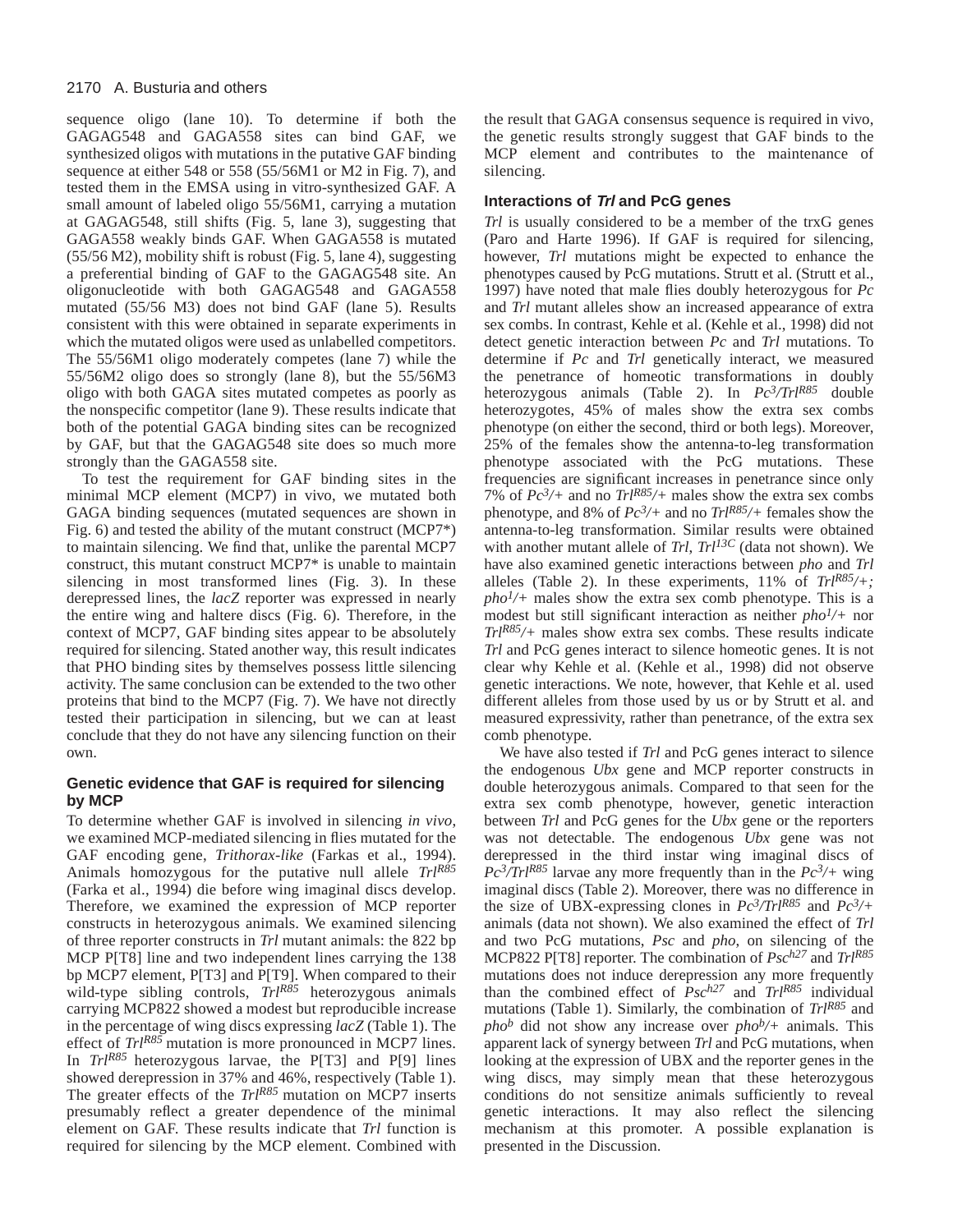# **DISCUSSION**

PREs that are capable of maintaining silencing have been identified from several homeotic genes (reviewed by Pirrotta, 1999). However, the complexity of DNA binding activity has not been fully determined. Here we have shown that a 138 bp MCP fragment (MCP7 construct) from the *Abd-B* gene of the bithorax complex behaves as a PRE and is sufficient for maintaining silencing at least through the larval stages. Within this fragment, there are four PHO protein binding sites and one strong and one weak GAF binding site. In addition, we have detected two other DNA binding activities in embryonic nuclear extracts. Our results show that both PHO and GAF binding sites are required for the maintenance of silencing by the 138 bp MCP fragment.

## **Requirement of PHO for maintenance of silencing**

We have shown that PHO binding sites within MCP are necessary for maintenance of silencing. We identified five sites within the 822 bp MCP showing homology to the PHO binding consensus sequence (Brown et al., 1998; Mihaly et al., 1998). Four of the five sites bound to in vitro-synthesized PHO protein. Our mutational analysis of these sites indicates that they are required for silencing. However, not all five sites are needed. In the context of the 822 bp MCP sequence, mutated fragments with four functional PHO binding sites were capable of maintaining silencing. That these PHO consensus sites are indeed recognized by PHO in vivo is supported by the effect of *pho* mutations on the transgene expression: the PBX-MCP-*Ubx*p-*lacZ* transgene is partially derepressed in animals heterozygous for *pho1* or *phob* mutations. At present, the molecular mechanism of how PHO contributes to silencing is unknown. PHO exhibits partial sequence similarity to the mammalian transcription factor YY1 and binds to DNA in a sequence-specific manner (Brown et al., 1998). Based on this, it was suggested that PHO acts as a recruiter of the PcG silencing complexes to DNA (Brown et al., 1998). However, it has been shown recently that a LexA-PHO fusion protein, when bound to LexA binding sites, is unable to silence the expression of a reporter gene, while a LexA-Polycomb fusion protein is able to do so in the same system (Poux et al., 2001). Furthermore, PHO is unable to recruit PcG proteins, as observed in immunoprecipitation experiments. These results suggest that PHO cannot by itself recruit silencing complexes. Our finding that MCP constructs with four PHO binding sites (MCP1 and MCP7\*) show little silencing activity supports their conclusion that PHO protein cannot recruit silencing complexes by itself. How then does PHO contribute to silencing? As will be discussed more fully below, the contribution of PHO to silencing may require an additional factor. Only in the presence of binding sites for this additional factor can PHO's contribution be revealed. Under this condition, it is still possible that PHO may recruit PcG complexes. The inability of Lex-PHO protein to recruit PcG complexes may also be explained by the absence of a required adaptor protein in the extracts. YY1 has been shown to interact with a newly identified zinc-finger protein called RYBP, which also interacts with the mammalian PcG proteins with ringfinger domains (Garcia et al., 1999). RYBP also interacts with *Drosophila* PHO protein in vitro (Garcia et al., 1999). There is at least one candidate for a RYBP homolog in the *Drosophila*

genome (our unpublished observation). The *Drosophila* counterpart of RYBP may also serve as an adaptor protein between PHO and PcG ring-finger domain proteins such as PSC and SU(Z)2.

### **Silencing function of GAGA binding sites in vivo**

We have demonstrated that GAF binding sites are required for efficient silencing by MCP in vivo. We do not know if both sites are required in vivo. In vitro binding of GAF to the GAGAG548 sequence is much stronger than to the GAGA558 sequence (Fig. 5). In addition, the oligonucleotide containing only the GAGA558 sequence does not detectably compete for the nuclear extract factor (presumed GAF) that binds to the oligonucleotide containing GAGAG548 (Fig. 4). Therefore, occupancy of the stronger site may be sufficient to contribute to the maintenance of silencing.

We have not directly demonstrated that it is GAF that binds to these sites in vivo. It remains possible that another GAGA binding protein recognizes these sites and contributes to silencing. However, several lines of evidence suggest the involvement of GAF in silencing. First, PC protein and GAF were found to be co-localized on polytene chromosomes in salivary glands (Strutt et al., 1997). Second, the combination of *Pc* and *Trl* mutant alleles enhances the extra sexcomb phenotype and antenna-to-leg transformation caused by *Pc* mutations (Strutt et al., 1997; our results, Table 2). Third, *Trl* mutations can compromise silencing mediated by a Fab-7 PRE fragment (Hagstrom et al., 1997). Finally, the in vitro formation of complexes between PcG proteins and the bxd PRE is dependent on consensus recognition sequences for GAF, and GAF in embryonic extracts co-immunoprecipitates with PC protein (Horard et al., 2000). These results make GAF a good candidate for the protein that binds to the GAGA sites within MCP.

## **Contribution of GAF and PHO to the maintenance of silencing**

How does GAF or perhaps another GAGA binding protein contribute to the silencing by MCP, and what is its relationship to the PHO protein function? We suggest two models to explain their relationship that leads to strong silencing. These models are based on the following observations. First, PHO binding sites by themselves show little silencing activity (MCP1 and MCP7\* constructs). Second, GAF or some other protein that binds to MCP can weakly recruit silencing complexes in the absence of PHO binding (5MPHO construct). Third, when present together, GAF and PHO binding sites exhibit robust silencing activity (MCP7 construct). In the first model, GAF and PHO bind to the MCP silencer in a sequential order. One version would be that GAF binding is absolutely required for binding or activity of PHO. GAF may open up chromatin at MCP, allowing binding of PHO. Upon binding, PHO may recruit PcG silencing complexes, although there is still little evidence that this happens. GAF has been shown to induce DNase I hypersensitive sites, or nucleosome-free regions (Lu et al., 1993), and this may create a prerequisite condition for PHO to bind to its recognition sites. There is indeed a DNase hypersensitive region associated with MCP that includes the location of the GAF binding site (Karch et al., 1994).

In a second version of the model, PHO acts as a facilitator of GAF binding by creating some pre-condition, perhaps by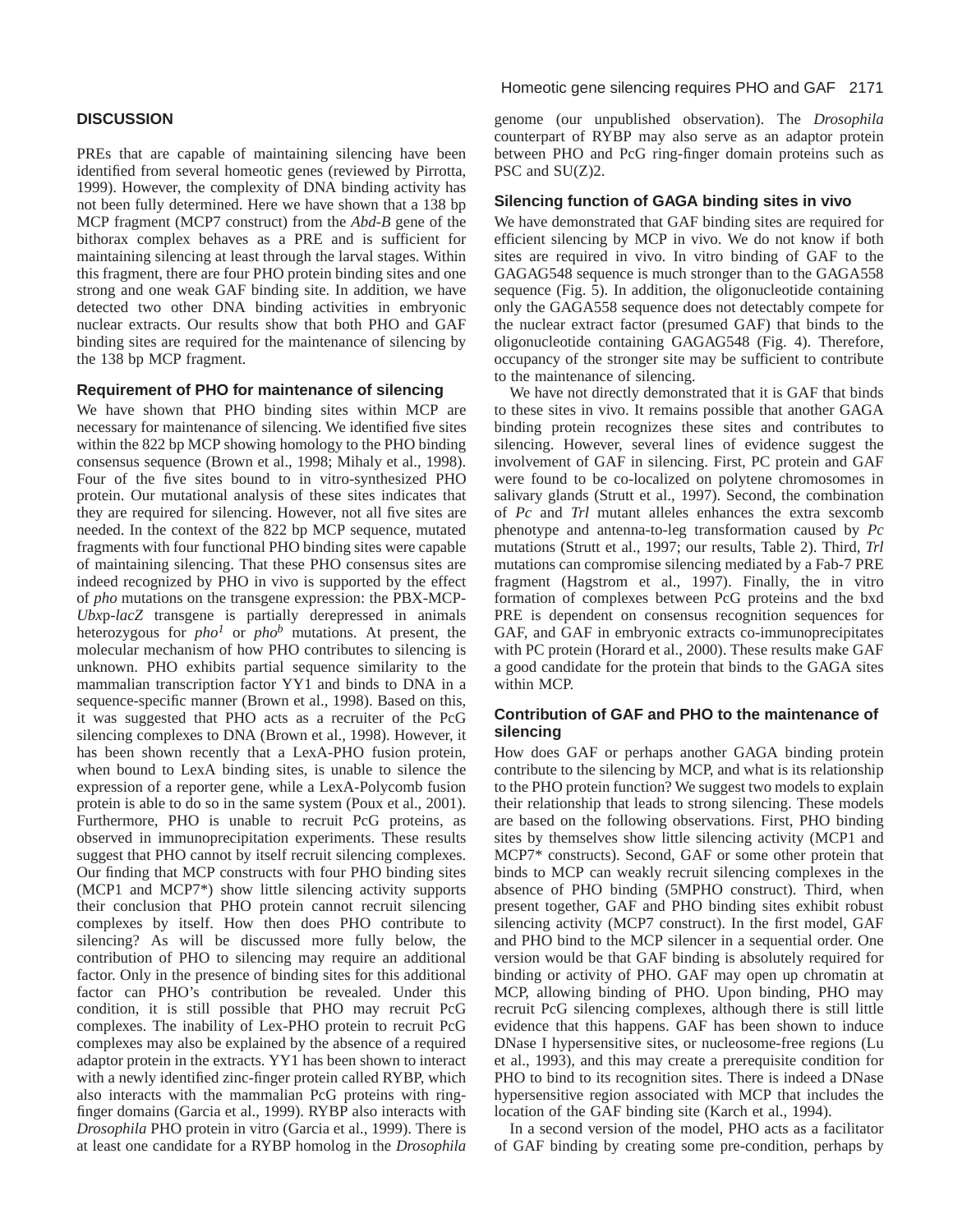bending DNA as YY1 does (Natesan and Gilman 1993). Since PHO binding sites are not absolutely required for MCP silencing activity, GAF presumably can bind weakly to MCP in the absence of PHO. Enhanced binding of GAF leads to increased recruitment of silencing complexes. GAF bound to MCP may recruit PcG silencing complexes by directly interacting with PC or other members of PcG complexes (Horard et al., 2000). Alternatively, GAF could first recruit SIN3 histone deacetylation complexes through its interaction with SAP18 (Espinas et al., 2000), which then might generate a chromatin state favorable for PcG complex binding. Whichever version of the model is correct, the important feature of the model is the sequential recruitment of DNA binding proteins, GAF and PHO, to MCP. Binding of one protein creates a condition favorable to the binding of a second protein, eventually leading to the recruitment of PcG complexes. Note that the requirement of GAF and PHO proteins applies to MCP silencing, but not necessarily to all PREs. Other PREs may use other combinations of proteins. Our model is analogous to Swi5 protein binding to the yeast HO promoter and recruiting the chromatin remodeling complex Swi/Snf. Swi/Snf in turn recruits the histone acetylase complex SAGA, eventually leading to the binding of the transcription factor SBF to the HO promoter (Cosma et al., 1999). In such a sequential recruitment model, compromising one step in the sequence may become rate limitating so that combining two mutations that disable two different steps may not necessarily lead to synergistic effects. This may explain why we did not observe synergistic effects in our assay system when Trl and PcG mutations were combined.

In the second model, GAF and PHO bind to MCP independently of each other. Each protein may induce a unique chromatin modification that, together, can have a positive synergistic effect on the recruitment of PcG silencing complexes. Multi-layered recruitment of silencing complexes may also explain why recruiting LexA-PHO or LexA-GAF fusion protein individually to a LexA binding site failed to assemble PcG silencing complexes (Poux et al., 2000).

## **A dual role of Trl in regulating homeotic gene expression**

*Trl* is thought to be required for the maintenance of the activation of homeotic genes. Consistent with this, *Trl* mutations show phenotypes indicative of the loss of activity of homeotic genes and enhance hypomorphic loss-of-function phenotypes (Farkas et al., 1994). Nevertheless, previous studies (Strutt et al., 1997; Hagstrom et al., 1997; Horard et al., 2000) and our work presented here clearly implicate *Trl* in the repression of homeotic gene transcription. *Trl* therefore should be classified as belonging to both the trxG and PcG groups. *Trl* would not be the first gene to be classified as belonging to both positive and negative regulatory groups. LaJeunesse and Shearn (LaJeunesse and Shearn, 1995) found that a mutant allele of *Enhancer of zeste*  $(E(z))$  caused both derepression and loss of expression of homeotic genes. A recent screen for second site non-complementers of an *ash1* mutation, a trxG gene mutation, found that mutations in six PcG genes –  $E(Pc)$ , *Psc*,  $Su(z)2$ , *Asx*,  $E(z)$  and *Scm* – enhanced, rather than suppressed, the *ash1* mutation (Gildea et al., 2000). Thus, there appeared to be a group of genes that act in both activation and silencing of homeotic genes. Gildea et al. (Gildea et al., 2000) have called these genes the ETP (enhancer of trithorax and Polycomb mutations) group. Based on genetic and molecular evidence, we suggest that *Trl* should be included in the ETP group. The mechanism as to how the ETP proteins contribute to both activation and silencing is unclear. Perhaps ETP proteins are core chromatin proteins needed to form both activation and repression complexes, and depending on the cellular transcriptional state, either one or the other is formed.

We are very grateful to Angela Parrón for excellent technical assistance; Saloome Moayedi for preparing fly food; Olga Gurvich and Luz Gonzalez for help with dissecting and staining discs; Jürg Müller, Judy Kassis and Tom Kornberg for PHO and GAF cDNA plasmids; Kent Golic, Peter Harte, and the Bloominton Stock Center for fly stocks; Kent Golic and Yikang Rong for technical advice; Patty Lisieski for help during visits; the Friday Developmental Biology group for useful discussion; and Keith Harshman for critical reading of the manuscript. This work was supported by grants from Dirección General de Investigación Científica y Técnica (PB-97-1207) and the Comunidad Autónoma de Madrid (08.9/0002/1998), and by an Institutional Grant from Fundación Ramón Areces to A. B. and a National Institutes of Health Grant GM56427 to S. S.

## **REFERENCES**

- **Adler, P. N., Martin, E. C., Charlton J. and Jones, K.** (1991). Phenotypic consequences and genetic interactions of a null mutation in the *Posterior Sex Combs* gene. *Dev. Genet.* **12**, 349-361.
- **Bienz, M., Saari, G., Tremml, G., Muller, J., Zust B. and Lawrence, P. A.** (1988). Differential regulation of *Ultrabithorax* in two germ layers of *Drosophila*. *Cell* **53**, 567-576.
- **Brown, J. L., Mucci, D., Whiteley, M., Dirksen M. L. and Kassis**. **J. A.** (1998). The *Drosophila Polycomb* group gene *pleiohomeotic* encodes a DNA binding protein with homology to the transcription factor YY1. *Mol. Cell* **1**, 1057-1064.
- **Busturia, A. and Morata, G.** (1988). Ectopic expression of homeotic genes caused by the elimination of the *Polycomb* gene in *Drosophila* imaginal epidermis. *Development* **104**, 713-720.
- **Busturia, A. and Bienz**, **M.** (1993). Silencers in *Abdominal-B*, a homeotic *Drosophila* gene. *EMBO J.* **12**, 1415-1425.
- Busturia, A., Wightman C. D. and Sakonju. S. (1997). A silencer is required for maintenance of transcriptional repression throughout *Drosophila* development. *Development* **124**, 4343-4350.
- **Castelli-Gair, J., Müller, J. and Bienz**, **M.** (1992). Function of an *Ultrabithorax* minigene in imaginal cells. *Development* **114**, 877-86.
- **Castelli-Gair, J., Greig, S., Micklem, G. and Akam**, **M.** (1994). Dissecting the temporal requirements for homeotic gene function. *Developmen*t **120**, 1983-1995.
- **Celniker, S. E., Keelan D. J. and Lewis**, **E. B.** (1989). The molecular genetics of the bithorax complex of *Drosophila:* characterization of the products of the *Abdominal-B* domain. *Genes Dev*. **3**, 1424-1436.
- **Chan, C. S., Rastelli, L. and Pirrotta**, **V.** (1994). A *Polycomb* response element in the *Ubx* gene that determines an epigenetically inherited state of repression. *EMBO J* **13**, 2553-64.
- **Chiang, A., O'Connor, M. B., Paro, R., Simon, J. and Bender, W.** (1995). Discrete *Polycomb*-binding sites in each parasegmental domain of the bithorax complex. *Development* **121,** 1681-1689.
- **Christen, B. and Bienz, M.** (1994). Imaginal disc silencers from *Ultrabithorax:* evidence for *Polycomb* response elements. *Mech. Dev.* **48**, 255-66.
- **Cosma, M. P., Tanaka, T. and Nasmyth**, **K.** (1999). Ordered recruitment of transcription and chromatin remodeling factors to a cell cycle- and developmentally regulated promoter. *Cell* **97**, 299-311.
- **Duncan, I**. (1987). The bithorax complex. *Annu. Rev. Genet*. **21**: 285-319.
- **Espinas, M. L., Canudas, S., Fanti, L., Pimpinelli, S., Casanova J. and Azorin, F.** (2000). The GAGA factor of *Drosophila* interacts with SAP18, a Sin3-associated polypeptide. *EMBO Reports* **1**, 253-259.
- **Farkas, G., Gausz, J., Galloni, M., Reuter, G., Gyurkovics, H. and Karch,**